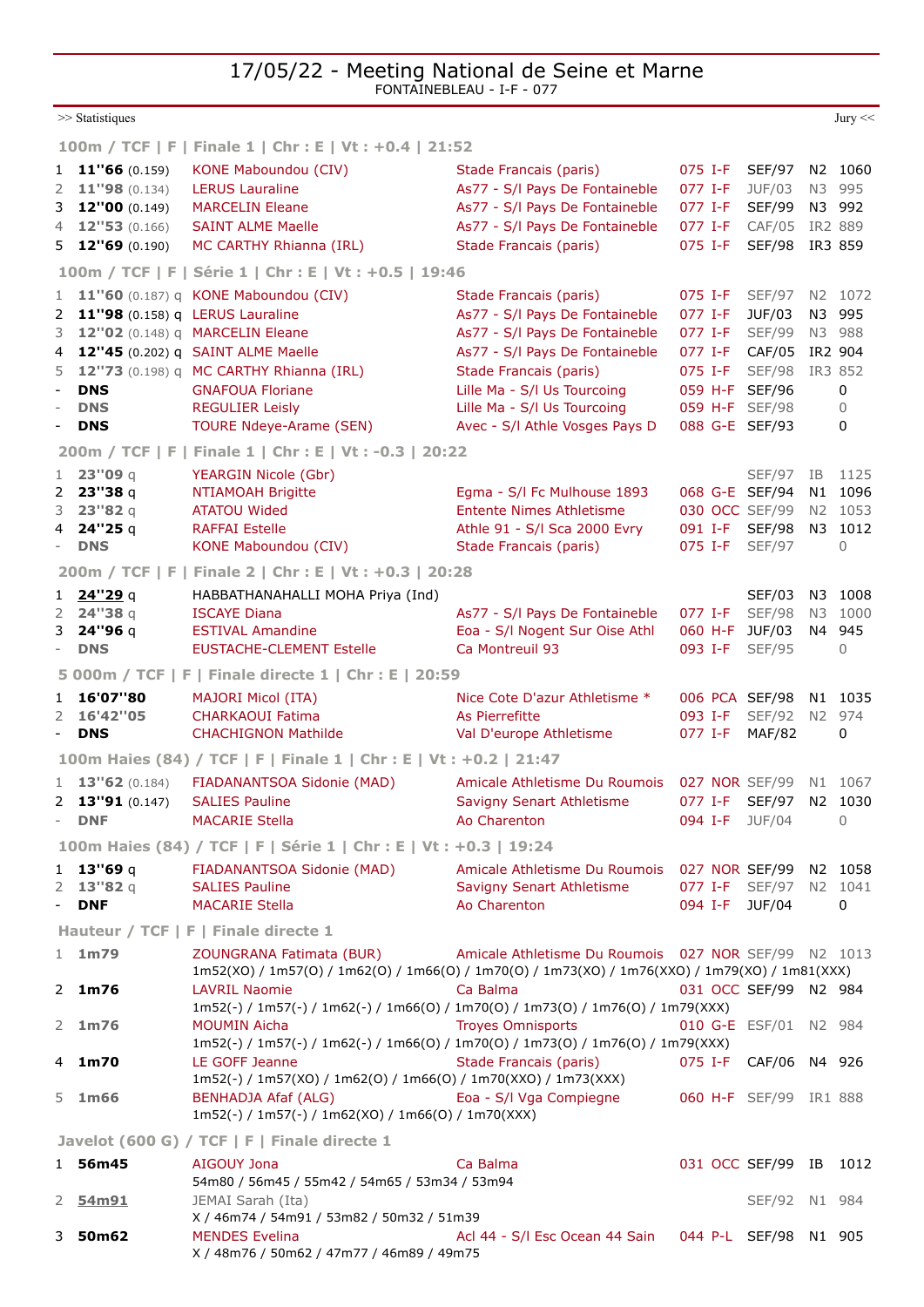|                          | 4 49m57                          | <b>ALAIS Alexie</b>                                                | Ca Montreuil 93                                              |                    |         | 093 I-F SEF/94 N2 885           |    |               |
|--------------------------|----------------------------------|--------------------------------------------------------------------|--------------------------------------------------------------|--------------------|---------|---------------------------------|----|---------------|
|                          |                                  | 47m08 / 46m25 / 46m98 / X / 48m72 / 49m57                          |                                                              |                    |         |                                 |    |               |
|                          | 5 46m76                          | PADOVAN Paola (Ita)                                                |                                                              |                    |         | <b>SEF/95</b>                   |    | N2 833        |
|                          | 6 40m25                          | 45m11 / X / X / X / 46m76 / X<br><b>BOUFFART Camille</b>           | Lille Ma - S/I Asptt Lille Met                               |                    |         | 059 H-F SEF/99                  |    | N4 714        |
|                          |                                  | 39m61 / 37m44 / X / 40m25 / X / X                                  |                                                              |                    |         |                                 |    |               |
|                          | 7 40m18                          | <b>BOURGES Lucile</b><br>35m64 / 39m80 / 38m54 / 40m18 / X / 37m84 | Athle 91 - S/I Ac Etrechy                                    | 091 I-F            |         | ESF/00                          |    | N4 712        |
| $\overline{\phantom{0}}$ | <b>DNS</b>                       | <b>SERVANT Chloe</b>                                               | Sporting Club Abbevillois Athl                               |                    |         | 080 H-F SEF/99                  |    | $\mathbf{0}$  |
|                          |                                  | Javelot (700 G) / CAM   M   Finale directe 1                       |                                                              |                    |         |                                 |    |               |
|                          | 1 59m69                          | <b>LORIEDO Nico</b><br>58m76 / 59m69 / X / X / X / X               | Apc - S/I Athle Pertuis Sud L                                |                    |         | 013 PCA CAM/05 IR2 813          |    |               |
|                          |                                  | 100m / TCM   M   Finale 1   Chr : E   Vt : +0.2   21:59            |                                                              |                    |         |                                 |    |               |
|                          | 1 <b>10"32</b> $(0.143)$         | <b>QUINN Devin (Usa)</b>                                           |                                                              |                    |         | SEM/96 N1 1099                  |    |               |
|                          | 2 <b>10"56</b> (0.152)           | JAMMEH Adama (GAM)                                                 | Athle 91 - S/I Sca 2000 Evry                                 |                    |         | 091 I-F SEM/93 N2 1021          |    |               |
| 3                        | 10"57(0.168)                     | <b>BERMUDE Sean</b>                                                | Essonne A - S/I Us Grigny                                    |                    |         | 091 I-F JUM/03 N2 1018          |    |               |
| 4                        | 10"59(0.150)                     | <b>SENGAN Jobe (GAM)</b>                                           | Amicale Athletisme Du Roumois                                |                    |         | 027 NOR ESM/00 N2 1011          |    |               |
| 5                        | 10"68(0.189)                     | <b>RENARD Charles</b>                                              | Eanm - S/I Ca Mayenne                                        |                    |         | 053 P-L SEM/96 N3 983           |    |               |
| 6                        | 10"69(0.164)                     | <b>LARUE Aurelien</b>                                              | Eoa - S/I Nogent Sur Oise Athl                               |                    |         | 060 H-F ESM/01 N3 980           |    |               |
| 7                        | 10"69(0.176)                     | <b>BADRU Mohammed</b>                                              | Caen Athletic Club*                                          |                    |         | 014 NOR JUM/03 N3 980           |    |               |
|                          | $8$ <b>10"74</b> (0.145)         | <b>BERTON Luis</b>                                                 | As77 - S/I Pays De Fontaineble                               |                    |         | 077 I-F SEM/98 N3 965           |    |               |
|                          |                                  | 100m / TCM   M   Série 1   Chr : E   Vt : +0.2   19:59             |                                                              |                    |         |                                 |    |               |
|                          |                                  | 1 <b>10"52</b> (0.150) q JAMMEH Adama (GAM)                        | Athle 91 - S/I Sca 2000 Evry                                 |                    |         | 091 I-F SEM/93 N2 1034          |    |               |
|                          |                                  | 2 10"54 (0.143) q SENGAN Jobe (GAM)                                | Amicale Athletisme Du Roumois                                |                    |         | 027 NOR ESM/00 N2 1027          |    |               |
| 3                        | 10"62 (0.184) q BERMUDE Sean     |                                                                    | Essonne A - S/I Us Grigny                                    | 091 I-F            |         | JUM/03                          |    | N2 1002       |
| 4                        | 10"67 (0.177) q LARUE Aurelien   |                                                                    | Eoa - S/I Nogent Sur Oise Athl                               |                    |         | 060 H-F ESM/01                  |    | N3 986        |
| 5                        | 10"71 (0.148) q BERTON Luis      |                                                                    | As77 - S/I Pays De Fontaineble                               |                    | 077 I-F | SEM/98 N3 974                   |    |               |
|                          |                                  | 100m / TCM   M   Série 2   Chr : E   Vt : -0.3   20:03             |                                                              |                    |         |                                 |    |               |
|                          |                                  |                                                                    |                                                              |                    |         |                                 |    |               |
|                          |                                  | 1 <b>10"45</b> (0.111) q QUINN Devin (Usa)                         |                                                              |                    |         | SEM/96 N2 1056                  |    |               |
|                          | 2 10"76 (0.158) q RENARD Charles |                                                                    | Eanm - S/I Ca Mayenne                                        |                    |         | 053 P-L SEM/96 N3 959           |    |               |
| 3                        |                                  | 10"77 (0.131) q BADRU Mohammed                                     | Caen Athletic Club*<br>As Pierrefitte                        |                    |         | 014 NOR JUM/03 N3 955           |    |               |
|                          |                                  | 4 11"12 (0.168) IKHLEF Mouhamad                                    |                                                              |                    |         | 093 I-F SEM/96 IR1 851          |    |               |
|                          |                                  | 200m / TCM   M   Finale 1   Chr : E   Vt : -0.5   20:35            |                                                              |                    |         |                                 |    |               |
|                          | $1$ 21"24                        | JAMMEH Adama (GAM)                                                 | Athle 91 - S/I Sca 2000 Evry                                 |                    |         | 091 I-F SEM/93 N2 1033          |    |               |
| 2                        | 21"45<br>21"69                   | <b>RENARD Charles</b><br><b>LARUE Aurelien</b>                     | Eanm - S/I Ca Mayenne                                        |                    |         | 053 P-L SEM/96 N3 1002          |    |               |
| 3<br>4                   | 21"87                            | <b>LAMI</b> Jeffrey                                                | Eoa - S/I Nogent Sur Oise Athl<br><b>Saint Denis Emotion</b> |                    | 093 I-F | 060 H-F ESM/01 N3<br>SEM/94     |    | 968<br>N4 943 |
| 5                        | 22"04                            | <b>BERT William</b>                                                | Afa Feyzin-venissieux                                        |                    |         | 069 ARA SEM/94 N4 920           |    |               |
| 6                        | 22"07                            | <b>KOUAKOU Charles-Antoine</b>                                     | Ac 92 - S/I Antony Athletisme                                |                    |         | 092 I-F SEM/98 N4 916           |    |               |
|                          |                                  | 200m / TCM   M   Finale 2   Chr : E   Vt : +0.4   20:40            |                                                              |                    |         |                                 |    |               |
| 1                        | 21"12                            | PRINGLE Myles (Usa)                                                |                                                              |                    |         | SEM/97 N2 1050                  |    |               |
| 2                        | 22"09                            | <b>ROBIN Alphonse</b>                                              | Athle 91 - S/I Sca 2000 Evry                                 |                    |         | 091 I-F ESM/02                  |    | N4 913        |
| 3                        | 22"17                            | <b>ABBE Nathan</b>                                                 | Clermontaa - S/I As Montferran                               |                    |         | 063 ARA SEM/97                  |    | N4 902        |
| 4                        | 22"24                            | <b>IKHLEF Mouhamad</b>                                             | As Pierrefitte                                               |                    | 093 I-F | <b>SEM/96</b>                   |    | N4 893        |
| $\overline{\phantom{0}}$ | <b>DNS</b>                       | <b>QUINN Devin (Usa)</b>                                           |                                                              |                    |         | <b>SEM/96</b>                   |    | 0             |
|                          |                                  | 1 500m / TCM   M   Finale directe 1   Chr : E   21:24              |                                                              |                    |         |                                 |    |               |
| 1                        | 3'39"99                          | <b>GILAVERT Louis</b>                                              | As77 - S/I Pays De Fontaineble                               |                    | 077 I-F | SEM/98 N1 1107                  |    |               |
| 2                        | 3'41"27                          | <b>KHELAF Yani</b>                                                 | Efcvo - S/I Esme Us Deuil                                    | 095 I-F            |         | <b>SEM/98</b>                   | N1 | 1089          |
| 3                        | 3'41"95                          | <b>MORNET Romain</b>                                               | Ac Roche-sur-yon *                                           |                    |         | 085 P-L SEM/97 N1               |    | 1080          |
| 4                        | 3'45"81                          | <b>PIERRU Bruno</b>                                                | Stade Bordelais Athletisme*                                  |                    |         | 033 N-A SEM/97 N2 1030          |    |               |
| 5                        | 3'46"29                          | <b>TIMBA Gabriel</b>                                               | As Pierrefitte                                               | 093 I-F            |         | JUM/03                          |    | N3 1024       |
| 6                        | 3'47"64                          | <b>ROBIN Jules</b>                                                 | Pierrefitte Multi Athlon Ville                               |                    | 093 I-F | ESM/02 N3 1006                  |    |               |
| 7                        | 3'48"31                          | <b>BARRELLON-VERNAY Josselain</b>                                  | Elan Sportif De Trelissac                                    |                    |         | 024 N-A SEM/99 N3 998           |    |               |
| 8                        | 3'48"54                          | <b>HOUALI Rabah</b>                                                | <b>Ac Amneville</b>                                          |                    |         | 057 G-E SEM/97 N3               |    | 995           |
| 9                        | 3'49"15                          | <b>TIMBA Nathan</b>                                                | As Pierrefitte                                               | 093 I-F            |         | ESM/01                          | N3 | 987           |
|                          | 10 3'49"54                       | EL GOUMRI JEBBOURI Imad (ESP)                                      | As Pierrefitte                                               | 093 I-F            |         | JUM/04                          |    | N3 982        |
|                          | 11 3'49"66<br>12 3'57"48         | <b>QUIRION Sylvain</b><br><b>COUGNAUD Clement</b>                  | As Pierrefitte<br>Oga - S/I Ca Orsay                         | 093 I-F<br>091 I-F |         | SEM/88 N3 981<br>ESM/01 IR1 884 |    |               |
|                          | 13 4'04"81                       | <b>DURAND Antoine</b>                                              | <b>Bordeaux Ec</b>                                           |                    |         | 033 N-A SEM/92 IR3 799          |    |               |
|                          | 14 4'48"91                       | <b>THAMER Hichem (TUN)</b>                                         | Vallee De La Marne Athletisme                                | 077 I-F            |         | SEM/96                          |    | D1 375        |
|                          | <b>DNF</b>                       | <b>LATOR Yannis</b>                                                | As77 - S/I Pays De Fontaineble                               | 077 I-F            |         | <b>ESM/01</b>                   |    | 0             |
|                          | <b>DNS</b>                       | <b>RANC Julian</b>                                                 | Athletisme Metz Metropole*                                   |                    |         | 057 G-E SEM/96                  |    | 0             |
|                          |                                  |                                                                    |                                                              |                    |         |                                 |    |               |